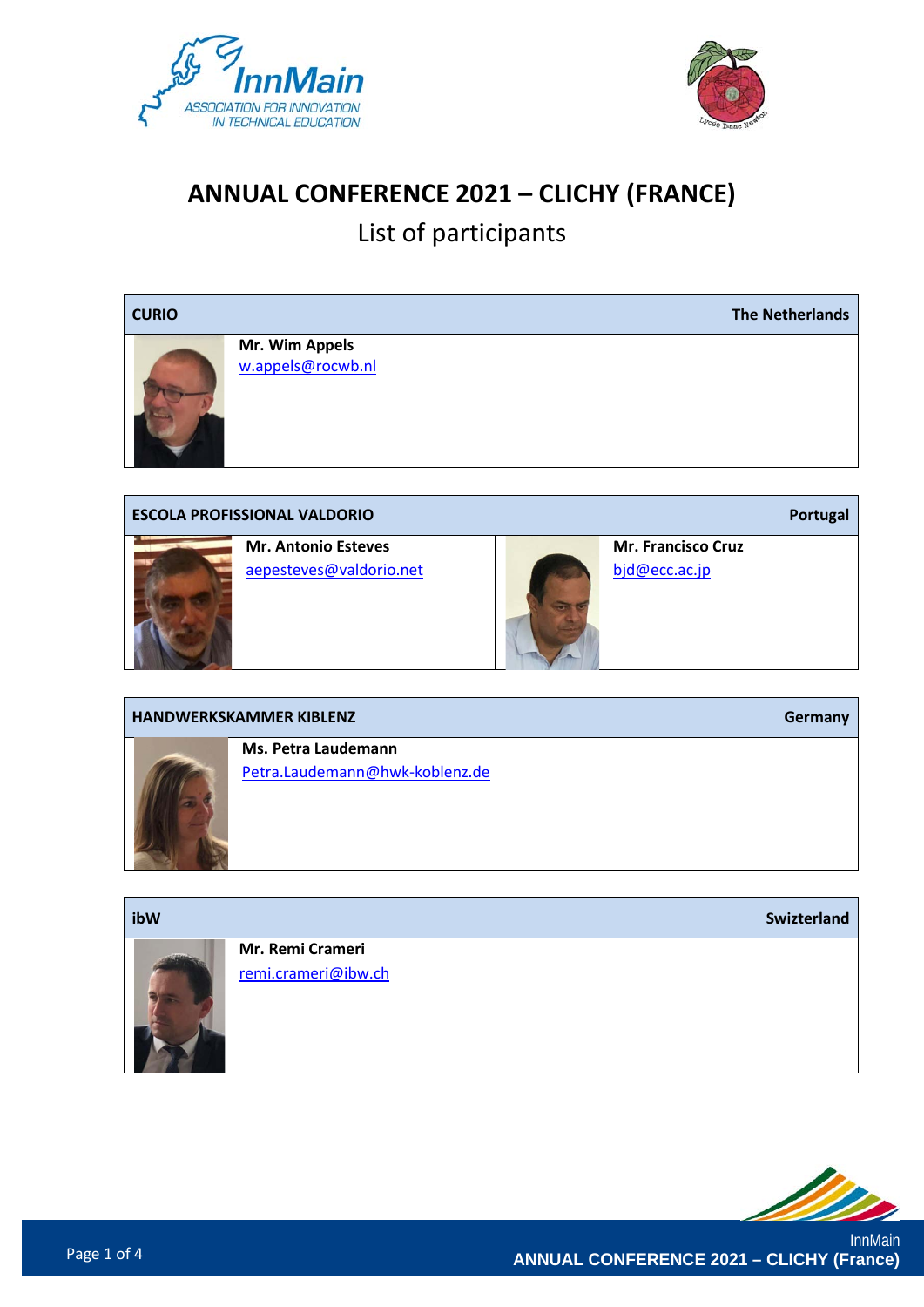



## **IZMIT TECHNICAL AND VOCATIONAL HIGH SCHOOL Turkey Mr. Mehmet Aktaş** [mehmet.aktas45@hotmail.com](mailto:mehmet.aktas45@hotmail.com) **Mr. Sinan Yazar** [bjd@ecc.ac.jp](mailto:bjd@ecc.ac.jp) **Mr. Eyup Tarkan** [eyuptarcan@yahoo.com](mailto:eyuptarcan@yahoo.com)



# [tezelomer@gmail.com](mailto:tezelomer@gmail.com) **LEA - CENTRE DES FORMATIONS INDUSTRIELLES France Ms. Anna Rey** [arey@cfi-formations.fr](mailto:arey@cfi-formations.fr)

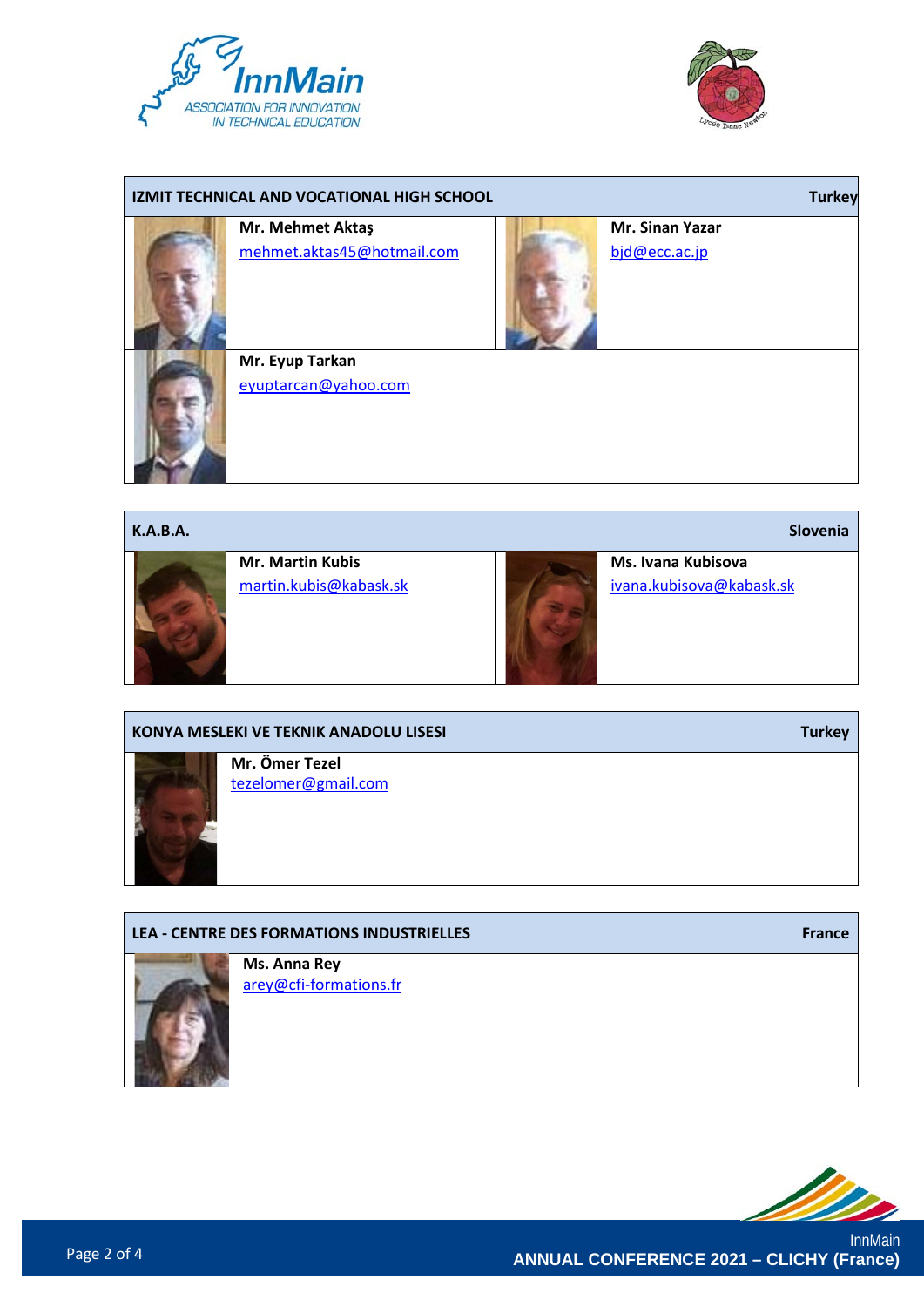



#### **LYCÉE I. NEWTON France**



**Mr. Yannick Villeneuve** [Yannick.Villeneuve@ac-versailles.fr](mailto:Yannick.Villeneuve@ac-versailles.fr)

#### **WESTUM Sweeden**



**Ms. Margareta Nasmark** [margareta.nasmark@westum.se](mailto:margareta.nasmark@westum.se)



**Ms. Linda Blomberg** [linda.blomberg@westum.se](mailto:linda.blomberg@westum.se)

#### **XABEC VOCATIONAL TRAINING CENTRE Spain Spain Spain Spain Spain Spain Spain**

**Mr. Antonio Mir** [antonio.mir@xabec.es](mailto:antonio.mir@xabec.es)